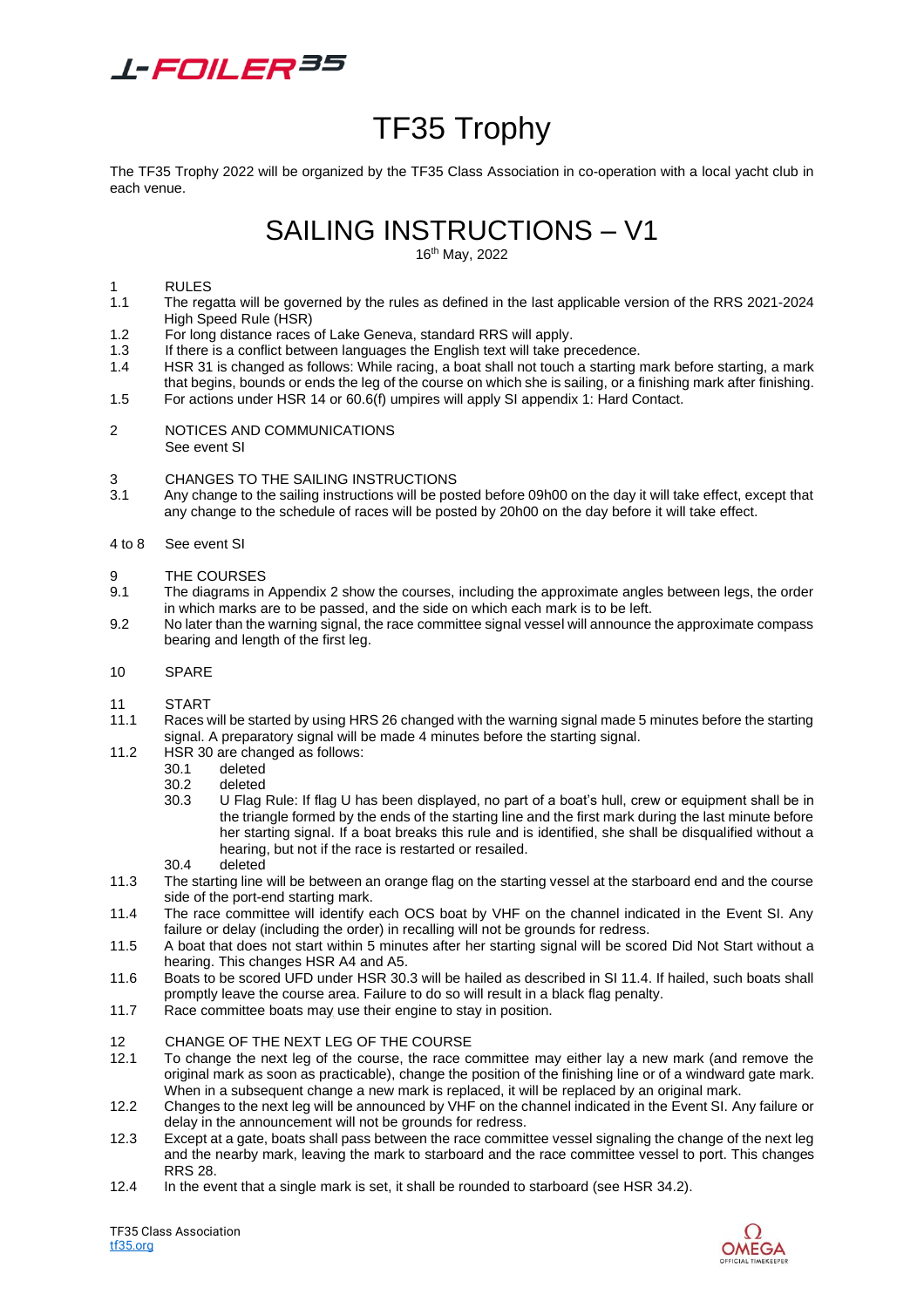# *L-FOILER35*

- 12.5 The Race Committee may change the position of one of the windward gate marks to reset the course. Changes will be signaled at the previous leeward gate as follows:
	- gate mark change to the left: C and Red flag
	- gate mark change to the right: C and Green flag
- 13 THE FINISH<br>13.1 The finishing
- The finishing line will be between an orange flag on the starting vessel at the starboard end and the course side of the port-end finishing mark.
- 14 PENALTY SYSTEM<br>14.1 HSR 44 will apply.
- HSR 44 will apply.

#### 15 TIME LIMITS

15.1 For windward/leeward races, the Time Limit will be 45 minutes. Boats failing to finish within 20 minutes after the first boat sails the course and finishes will be scored DNF (this changes HSR 35).

#### 16 PROTESTS AND REQUESTS FOR REDRESS

- 16.1 The minimum size of the Y Flag shall be 30x30cm
- 16.2 If the Umpires do not signal a decision following a Y flag protest, the protesting boat may ask for a hearing by displaying a Y flag when crossing the finishing line and inform the Race Committee or an Umpire as soon as possible after finishing (this changes HSR 63.1(a)).
- 16.3 Breaches of SIs 11.4, 11.7, 18, and TF35 Trophy Rules 6 and 8 will not be grounds for a protest by a boat. This changes RRS 60.1.

#### 16.4 Redress:

(a) A boat may not request redress under HSR 62.1(b) (this changes HSR 60.1(d)).

If there is injury or serious damage to a boat, caused by a boat that broke a rule of Part 2 (that means it had to retire, the performance of the boat was seriously affected or is unable to compete in subsequent races) the Class Manager, may request the protest committee to act under HSR 60.3(b).

(b) If a hearing determines that an incident between boats in a race resulted in serious damage to a boat through no fault of her own, and if that damaged boat could not continue racing, or the class confirms that the performance of the boat was seriously affected, the redress granted shall be points equal to 50% (rounded up to a whole number) of the boats entered in that event of the series.

The protest committee will give the same redress for any subsequent races the class determines the boat will not be able to sail (this changes HSR 64.3).

(c) A boat may not base an appeal on an alleged improper action, omission or decision of the umpires or the Race Committee. A party to a hearing may not base an appeal on the decision of the protest committee.

### 17 SCORING

- 17.1 2 races are required to be completed to constitute a series.
- 17.2 When 4 or more races have been completed, a boat's series score will be the total of her race scores excluding her worst score (this changes HSR A2.1).

# 18 SAFETY REGULATIONS<br>18.1 The RC may display flag I

- The RC may display flag R with one sound signal which means all boats are required to race with 1 reef set in the mainsail. When the RC displays or removes flag R with one sound signal, the Attention Signal for the next race will be no sooner than 15 minutes.
- 18.2 A boat with a "MAN OVERBOARD" shall notify the RC on VHF channel immediately.<br>18.3 A boat that retires from a race shall notify the RC on VHF channel before leaving the
- 18.3 A boat that retires from a race shall notify the RC on VHF channel before leaving the race area.
- 18.4 A boat with an equipment breakdown may request a delay to the start of the next race, immediately following the last finisher of that race. When a delay is granted by the RC the new Attention Signal will be no sooner than 15 minutes after the last finisher of the previous race.
- 18.5 Boats are required to have their own support boat capable of providing assistance and righting in the event of a capsize. Support boats shall carry a crew of minimum two, be clearly identified, and registered at each event.
- 18.6 For all on-water activity outside Official Practice and Racing, boats shall operate under their own rigorous safety plan and shall in no way rely on the OA to arrange safety cover. It is a boats responsibility to have their own equipment salvage plan.
- 18.7 On water safety, see appendix 3

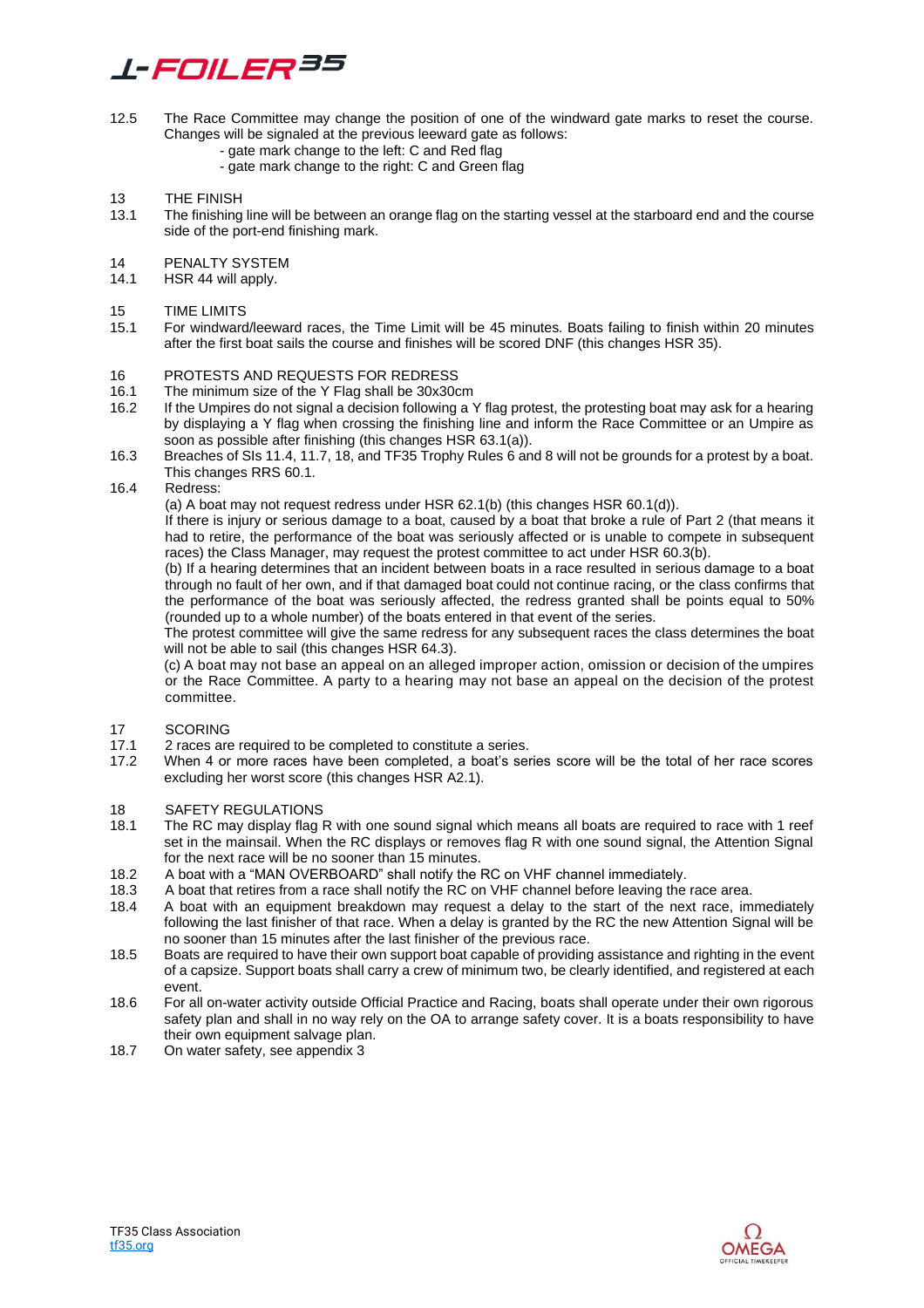# *L-FOILER35*

#### 19 REPLACEMENT OF CREW OR EQUIPMENT

- 19.1 Substitution of competitors will not be allowed without prior written approval of the race committee. [DP] Teams are permitted to change crew from one day to another but not during the same day. A boat owner may be substituted at anytime during an event.
- 19.2 Substitution of damaged or lost equipment is not permitted unless authorized by the race committee. Requests for substitution shall be made to the race committee at the first reasonable opportunity. [DP]
- 19.3 Replacing sails during a race day is not permitted.

## 20 EQUIPMENT AND MEASUREMENT CHECKS<br>20.1 On the water, a boat may be instructed by a me

20.1 On the water, a boat may be instructed by a member of the race committee or the technical committee to proceed immediately to a designated area for inspection. Ashore, equipment may be inspected or measured at times specified in the class rules and the notice of race.

#### 21 EVENT ADVERTISING

21.1 Boats shall display event advertising supplied by the organizing authority as per TF35 Tour Rules 9. If this rule is broken, World Sailing Regulation 20.9.2 applies. [DP]

#### 22 SPARE

#### 23 SUPPORT BOATS

- 23.1 Team leaders, coaches and other support persons shall stay outside areas where boats are racing from the time of the preparatory signal for the first class to start until all boats have finished or retired or the race committee signals a postponement, general recall or abandonment. [DP]
- 23.2 Support boats may be required to follow the instructions of the race committee as part of the safety plan.

24 TRASH DISPOSAL<br>24.1 Trash shall be place Trash shall be placed aboard support boats.

#### 25 HAUL-OUT RESTRICTIONS

Boats shall not be hauled out during the regatta except with and according to the terms of prior written permission of the race committee. [DP]

#### 26 RADIO COMMUNICATION

26.1 Except in an emergency, a boat that is racing shall not make voice or data transmissions and shall not receive voice or data communication that is not available to all boats. This restriction also applies to mobile telephones [DP].

### $27$  MEDIA<br> $271$  The OA

- The OA may require media equipment (or dummies) to be carried on board at any time and may require competitors to be available for interviews
- 27.2 The OA and the class shall have the right to use any images and sound recorded during the event free of charge.
- 27.3 Only 1 drone per day is allowed on the water. A team willing to use a drone in the racecourse area shall ask the Class Office the permit to do so. The team allowed to fly a drone shall make all its footage available to the Class Office.

#### 28 CODE of CONDUCT

- 28.1 Competitors shall comply with any reasonable request from any official, including attendance at official functions, co-operation with event sponsors and shall not behave so as to bring the event into disrepute.
- 28.2 Competitors shall handle the boats and equipment with proper care and seamanship.

#### 29 DISCLAIMER OF LIABILITY

- 29.1 Competitors participate in the regatta entirely at their own risk. See HSR3 Decision to Race.
- 29.2 The owner/competitor is entirely responsible for his own safety, whether afloat or ashore, and nothing, whether in the notice of race or sailing instructions or anywhere else, reduces this responsibility.
- 29.3 It is for the owner/competitor to decide whether the boat is fit to sail in the conditions in which they will find themselves. By launching or going to sea, the owner/competitor confirms that boat is fit for those conditions and the crew is competent to sail and compete in them.
- 29.4 Nothing done by the organizers can reduce the responsibility of the owner/competitor nor will it make the organizers responsible for any loss, damage, death or personal injury, however, it may have occurred, as a result of the owner/competitor taking part in the racing. The organizers encompass everyone helping to run the race and the event, and include the organizing authority, the race committee, the race officer, patrol boats and beach masters.
- 29.5 The provision of patrol boats does not relieve the owner/competitor of her responsibilities.
- 29.6 The OA will produce a risk assessment and emergency plan for each event and it is strongly recommended that each boat does likewise. Any potential health and safety issue should be brought to the immediate attention of the Race Committee.

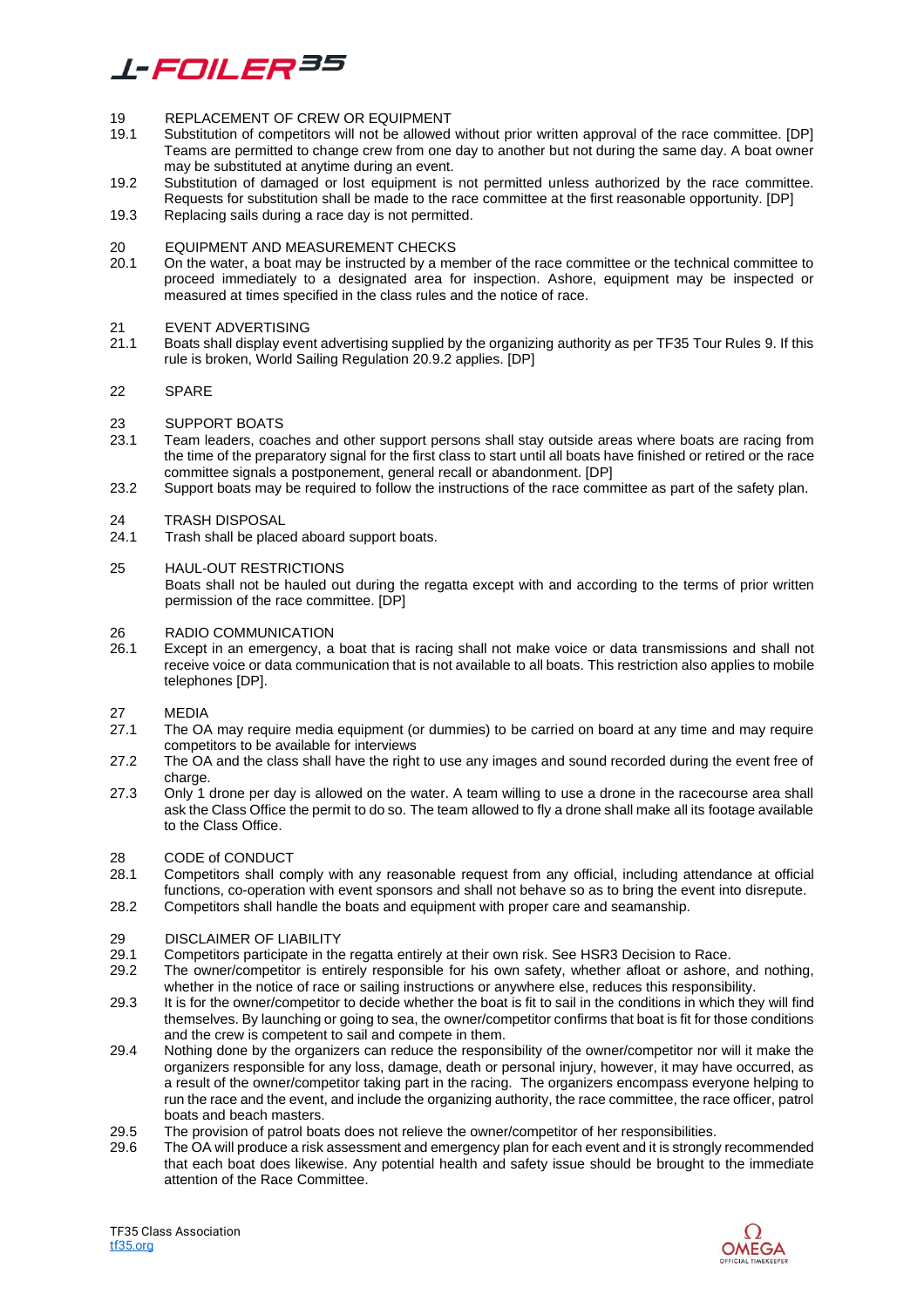

#### 30 INSURANCE

The boat is required to hold adequate third-party insurance, and it is the owner or owner's representative's sole and inescapable responsibility to ensure that the insurance is in place and is adequate.

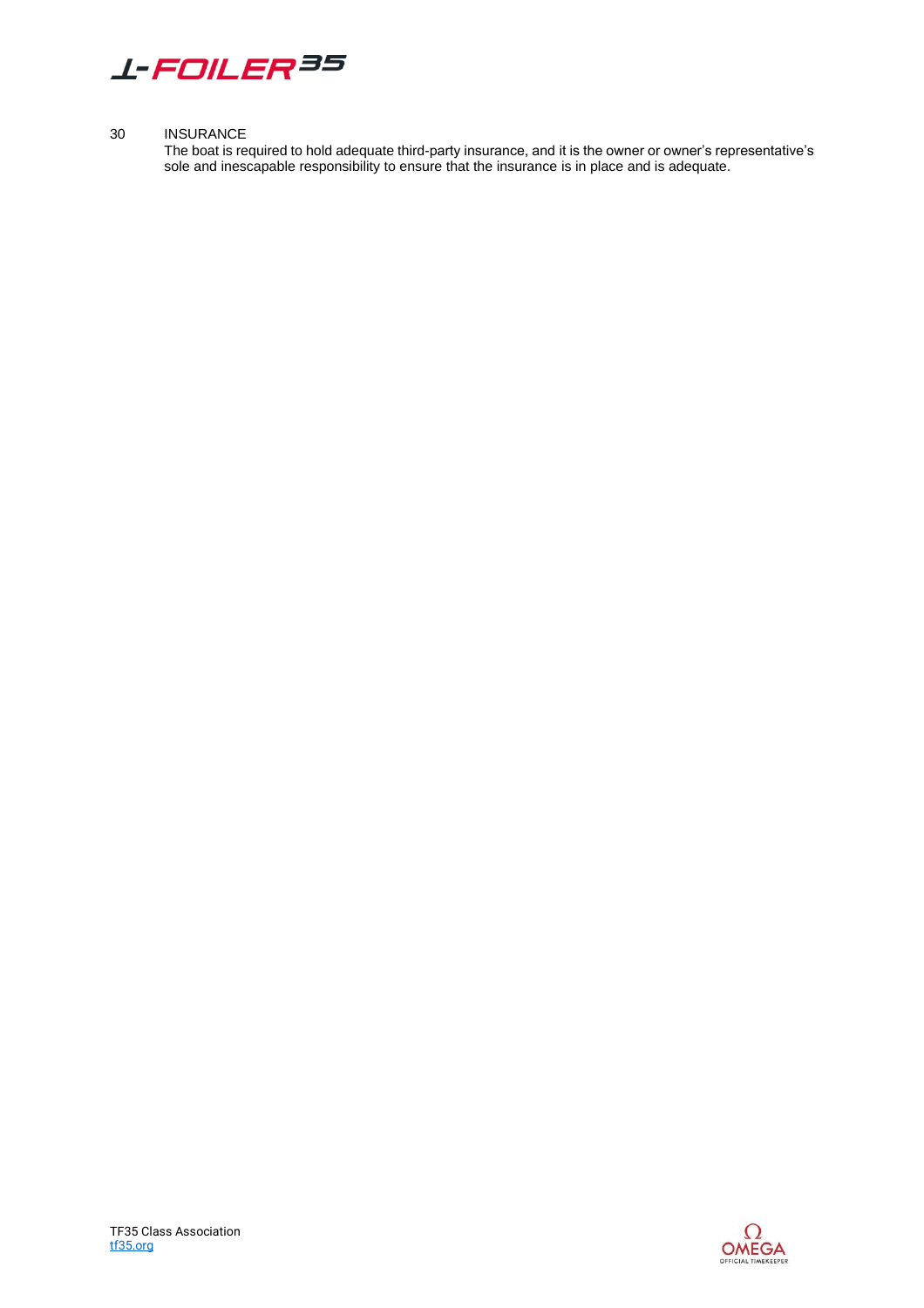# *L-FOILER35*

#### **Appendix 1: Guidance on "hard contact" and on damages**

HSR 60.3 and 60.6 allow the umpires or the jury to decide penalties when a boat has broken HSR 14. This document gives general principles for penalties appropriate to hard contact or when contact has caused damage. When the jury has a good reason, it may apply other penalties.

Penalties for contact between boats in the fleet race

a. When the umpires observe a "hard contact" or can verify a "hard" contact report between boats (defined as a contact between hull, racks, mast, rig, foil, rudders of one boat with hull, racks, mast, rig, foil, rudders of another boat), the umpires shall, without a hearing, impose a penalty of 1 point on the boat which has broken a rule of Part 2 and a penalty of 0.5 point on the other boat. The other boat's penalty may be waived.

b. When contact has caused damage the umpires may impose additional penalties (1 or 2 points) on the boats involved or inform the jury who may impose greater penalties including possible exclusion from races which have not yet been started.

c. If the umpires receive and can verify a report of hard contact which caused damage or have incomplete facts to give a decision in an incident they observe and which caused damage, they will inform the jury for action under HSR 60.3.

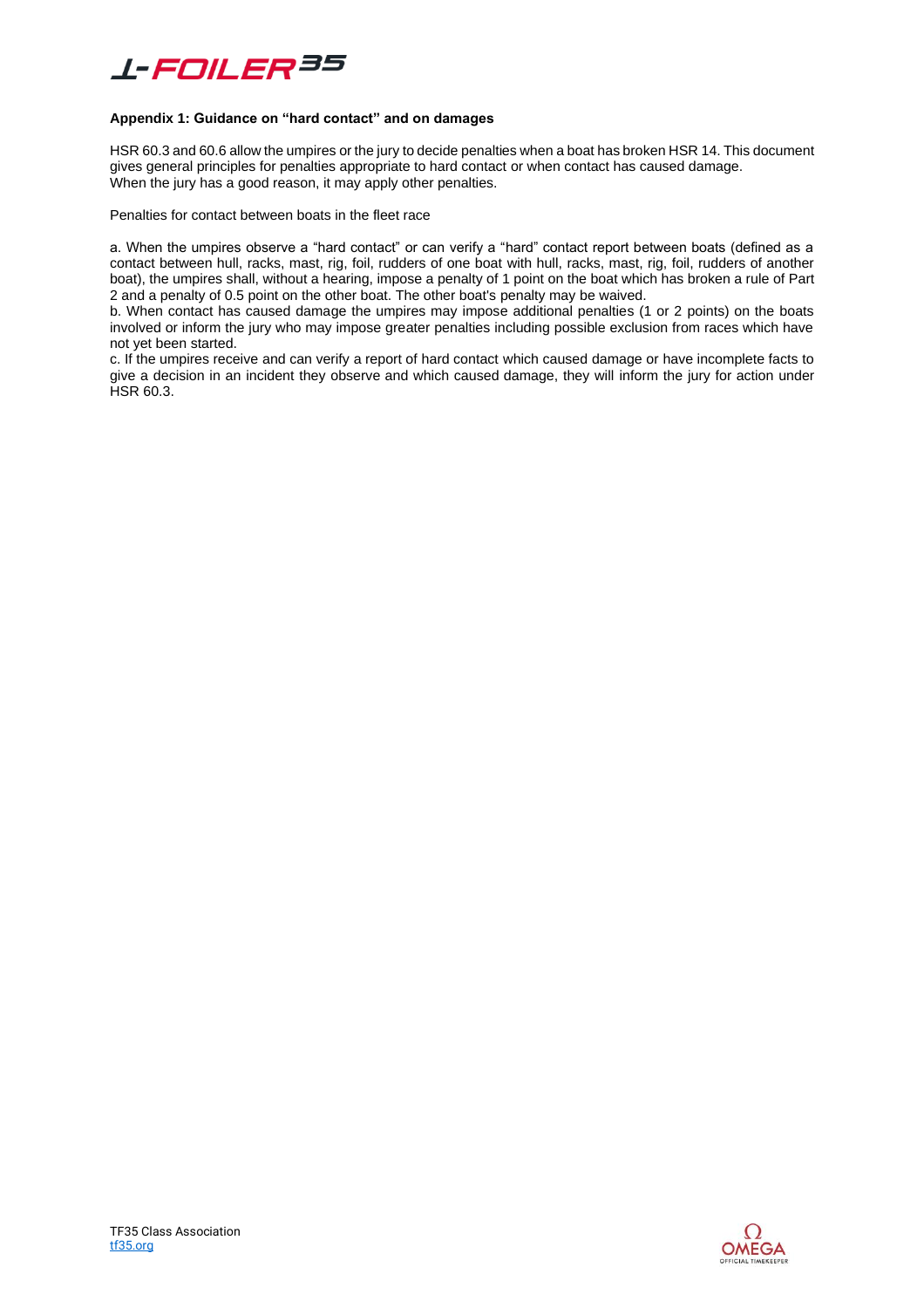

### **Appendix 2: Courses**

Course 2 (Windward Gate)



Course: Start, Windward Gate (GW), Leeward Gate (GL), GW, Finish.